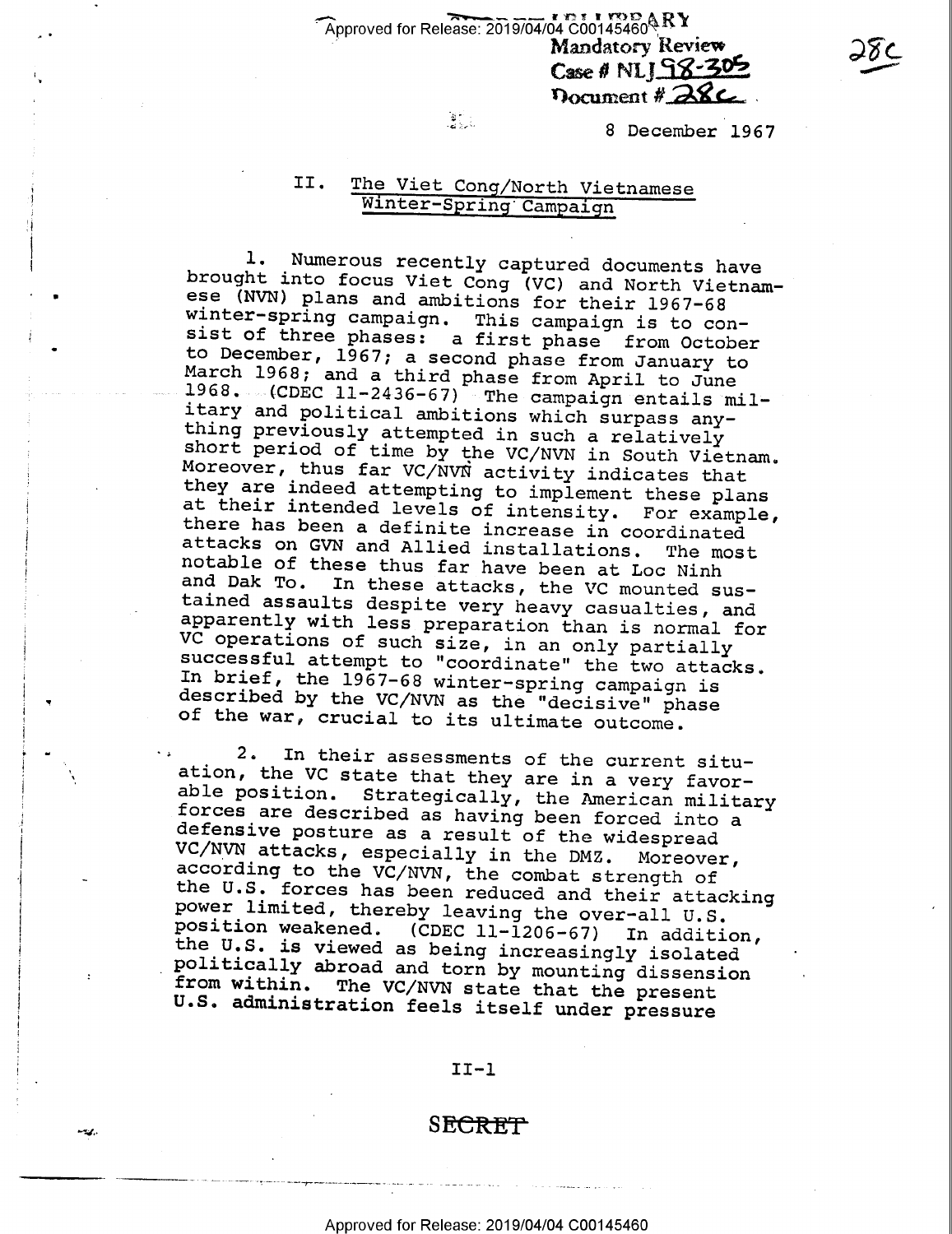to end the war before the 1968 elections in order<br>to guarantee its political survival. (FVS-16,187,<br>CDEC 10-2255-67)

3. Within South Vietnam, the VC/NVN also view<br>their position optimistically. They describe the<br>Government of Vietnam (GVN) as corrupt, increasingly<br>unpopular, and ineficient. They also apparently<br>believe that the GVN is be

4. The VC, on the other hand, consider them-<br>selves in a strategically offensive posture with<br>the initiative firmly in their hands. While admit-<br>ting "certain difficulties" such as recruitment and<br>manpower problems, food

5. Viet Cong pronouncements concerning the<br>significance of upcoming periods of activity (winter-<br>spring, summer-autumn, etc.,) traditionally stress<br>the importance of impending campaigns. Descriptions<br>of the current 1967-68 dated 31 August 1967 from the Central Office for<br>South Vietnam to party chapters and members throughout South Vietnam exhorts its addressees to "make<br>all-out efforts to achieve unusual and historical

#### II-2

# $\operatorname{\mathsf{SEGRET}}$

 $h$  . H  $\mu$  ,  $h$  ,  $h$  . If  $h$  . If  $h$  is a subsequent to the set of the set of the set of the set of the set of the set of the set of the set of the set of the set of the set of the set of the set of the set of the s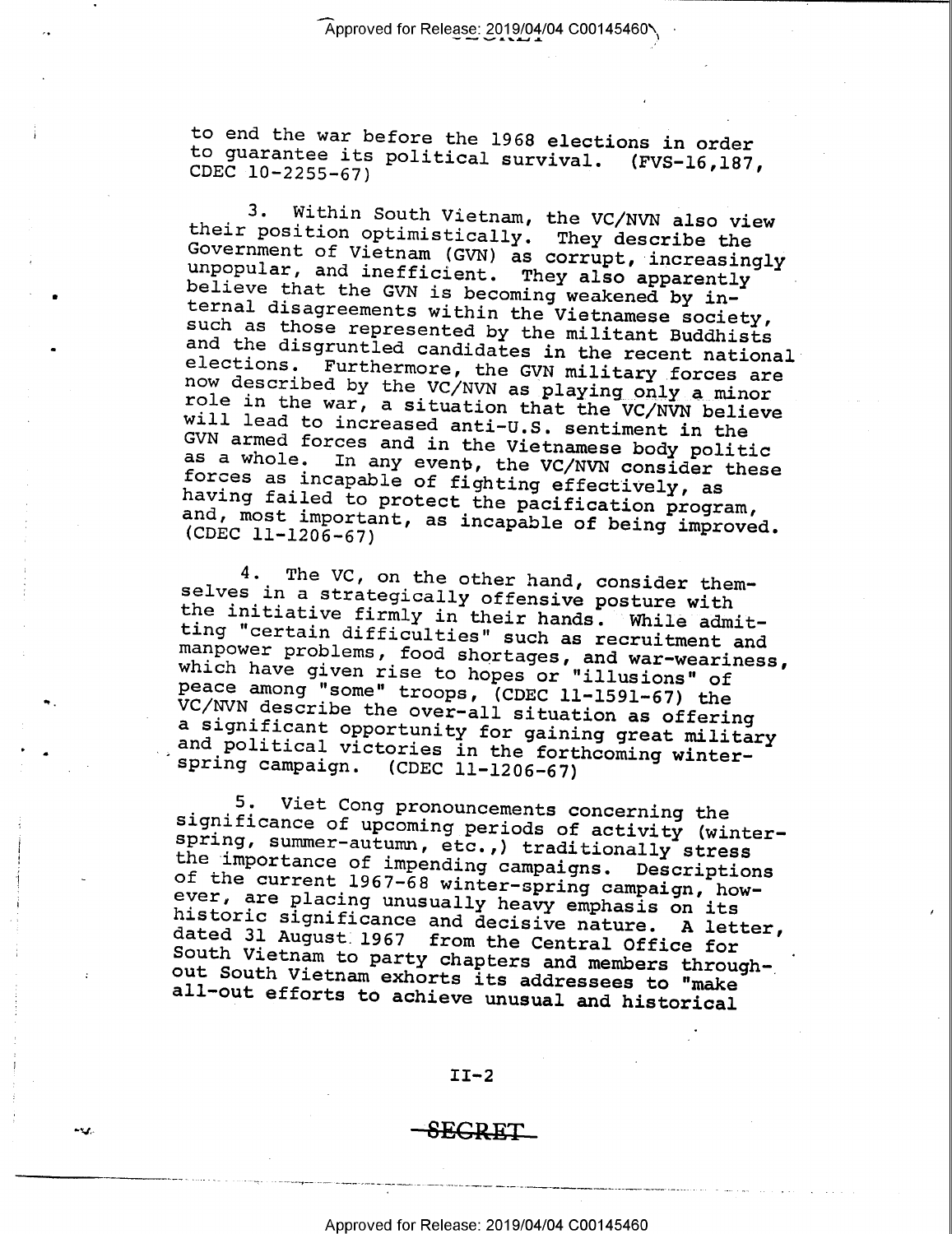Successes during the 1967-68 winter-spring campaign."<br>
(CDEC 10-2038-67) A letter dated 18 September 1967<br>
from one military cadre to another in Long Khanh<br>
Province states that "the period of late 1967-early<br>
1968 is bei

3 4

 $\blacksquare$ 

"33.-

>

6. These same documents call for all-out, co-<br>ordinated attacks throughout South Vietnam utilizing<br>both military and political means to achieve "ulti-<br>mate victory" in the near future. (CDEC 10-2038-67)<br>Although the exact

7. VC/NVN strategy for this campaign is de-<br>scribed as an "all-out attack." This is a departure<br>from the traditional VC/NVN three-phase strategy "of<br>resistance, general offensive, and general uprising."<br>(CDEC 11-1209-67) T Dattle<br>Trans " and to create favorable conditions for<br>a "turning point" which will result in "a general<br>counter-offensive and general uprising." (CDEC 11-<br>1206-67) A notebook captured in Kontum states that<br>"we must carry o

8. Viet Cong/North Vietnamese military and political missions for the winter—spring campaign can be broken down as follows——

 $II-3$ 

\_ \_,\_ \_ \_\_\_ \_.\_...\_\_\_ -I W-..\_\_\_' .»..\_\_..\_\_.. . <sup>I</sup>»-W7

<del>SECRET</del>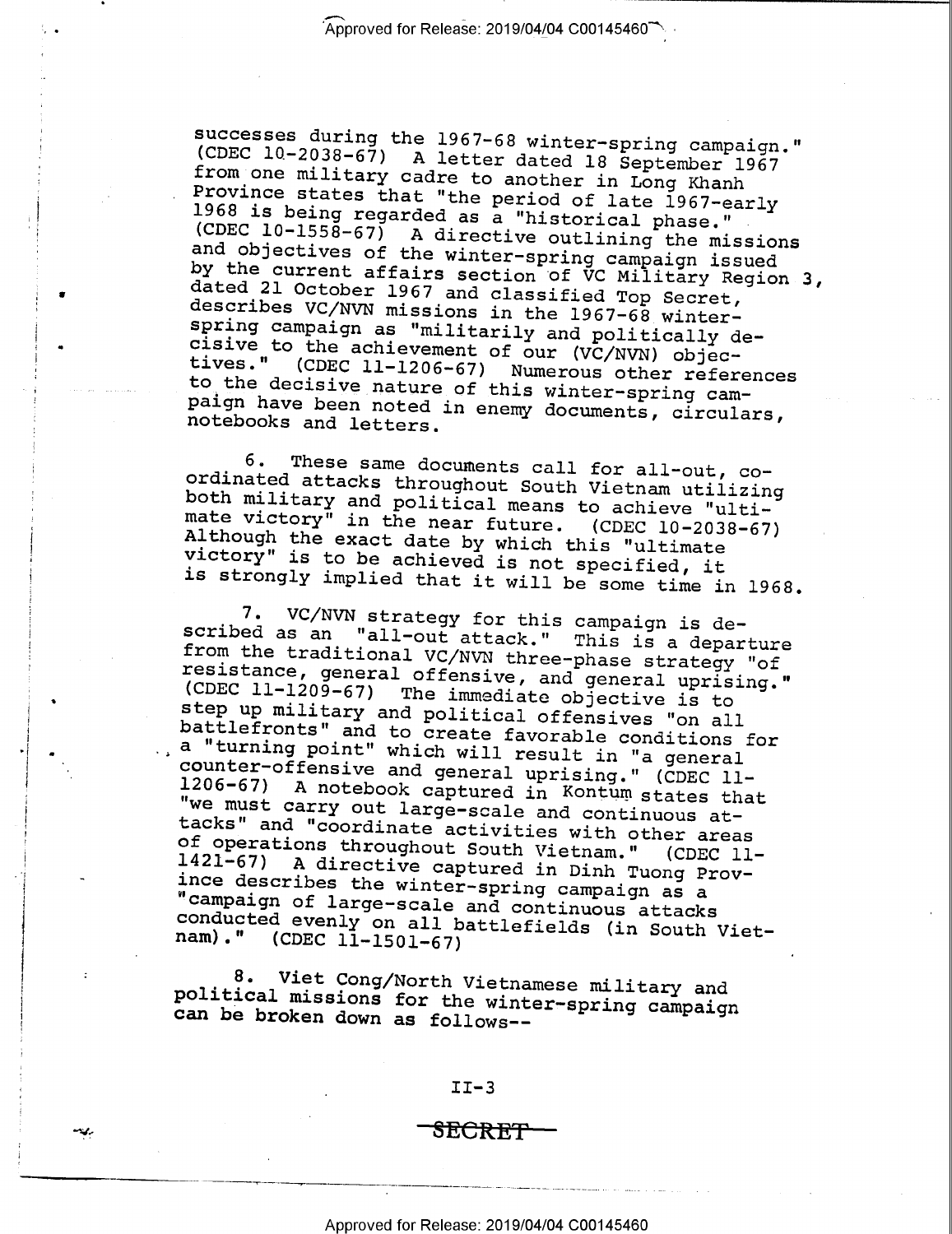Approved for Release: 2019/04/04 C00145460

- A. Military:
	- (l) Conduct large-scale continuous, coordinated attacks by main force units, primarily in mountainous areas close to border sanctuaries.
	- (2) Conduct widespread guerrilla at- tacks on large U.S./GVN units in rural/heavily populated areas.
	- (3) Attack key U.S./GVN agencies and rear service bases.
	- (4) Destroy lines of communications.
	- (5) Conduct terrorist activities in the cities by special action and sapper units. (CDEC ll-1501-67)
- B. Political:

 $\ddot{\phantom{0}}$ 

ø

- -

- (1) Consolidate and strengthen VC/NVN organizations at province, district, and village levels throughout South Vietnam.
- (2) Coordinate military actions with political activities to promote political turmoil and struggle movements.

9. Through these tactics, the VC/NVN hope to<br>force the redeployment of major Allied military units<br>to the border areas where the VC/NVN enjoy sanctuary<br>and will be able to inflict heavy casualties on them.<br>According to th

#### $II-4$

## $\sim$  SECRET

.\_\_-- \_.\_..~\_~\_ ; \_. .—\_\_-V- . W. , <sup>V</sup>'-'~ A '"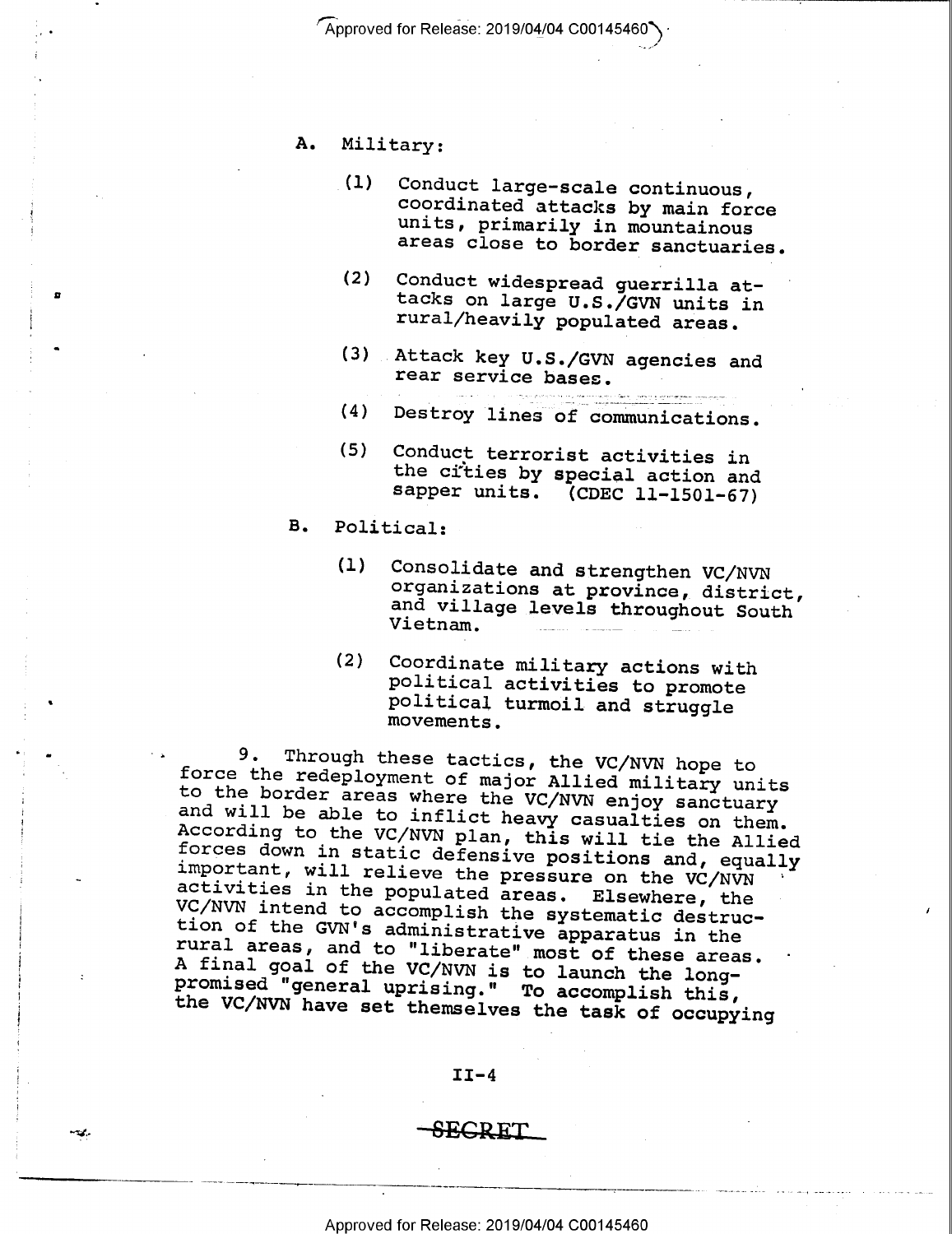and holding some urban centers in South Vietnam and of isolating many others.

10. The VC/NVN state that if they are success-<br>ful in the above activities, the conditions will<br>have been created for the overthrow of the present<br>GVN and its replacement by a regime which will con-<br>sent to form a coalitio at the local administrative level. (CDEC 10-1811-67)

"'~§\_\_M

 $\overline{\phantom{0}}$ 

Q  $\frac{M}{\Omega}$  .

> $\mathbf x$  $\sim$

> > ,1 fl

'. I. %

£1; --  $\ddot{\phantom{1}}$ 

,.,.-.i...:...a-'.».A..\_........--1--

#### Conclusions

۱ŗ.

f

1

i

I

 $\ddot{\phantom{0}}$ 

 $\bullet$  I is a set of  $\bullet$  is a set of  $\bullet$  is a set of  $\bullet$  is a set of  $\bullet$  is a set of  $\bullet$ 

I-GLJ1.

' A

0

11. VC/NVN strategy toward the war appears to<br>have reached a crucial phase in which changes in<br>the tempo and scale of the war are envisioned. In<br>which direction these changes will go probably de-<br>pends very much on the suc

12. Despite the apparent lack of realism in<br>their goals, it would be illusory to assume that<br>the higher VC/NVN echelons have no realistic objec-<br>tives in this campaign. These real objectives are<br>still obscure, but based on

A. A serious effort to inflict unacceptable<br>military and political losses on the<br>Allies regardless of VC casualties<br>during a U.S. election year, in the

 $II-5$ 

# -SECRET

j<del>es value la super</del>son nominale <del>de la super</del>son nominale con la cardinale del campanha con la cardina (con la c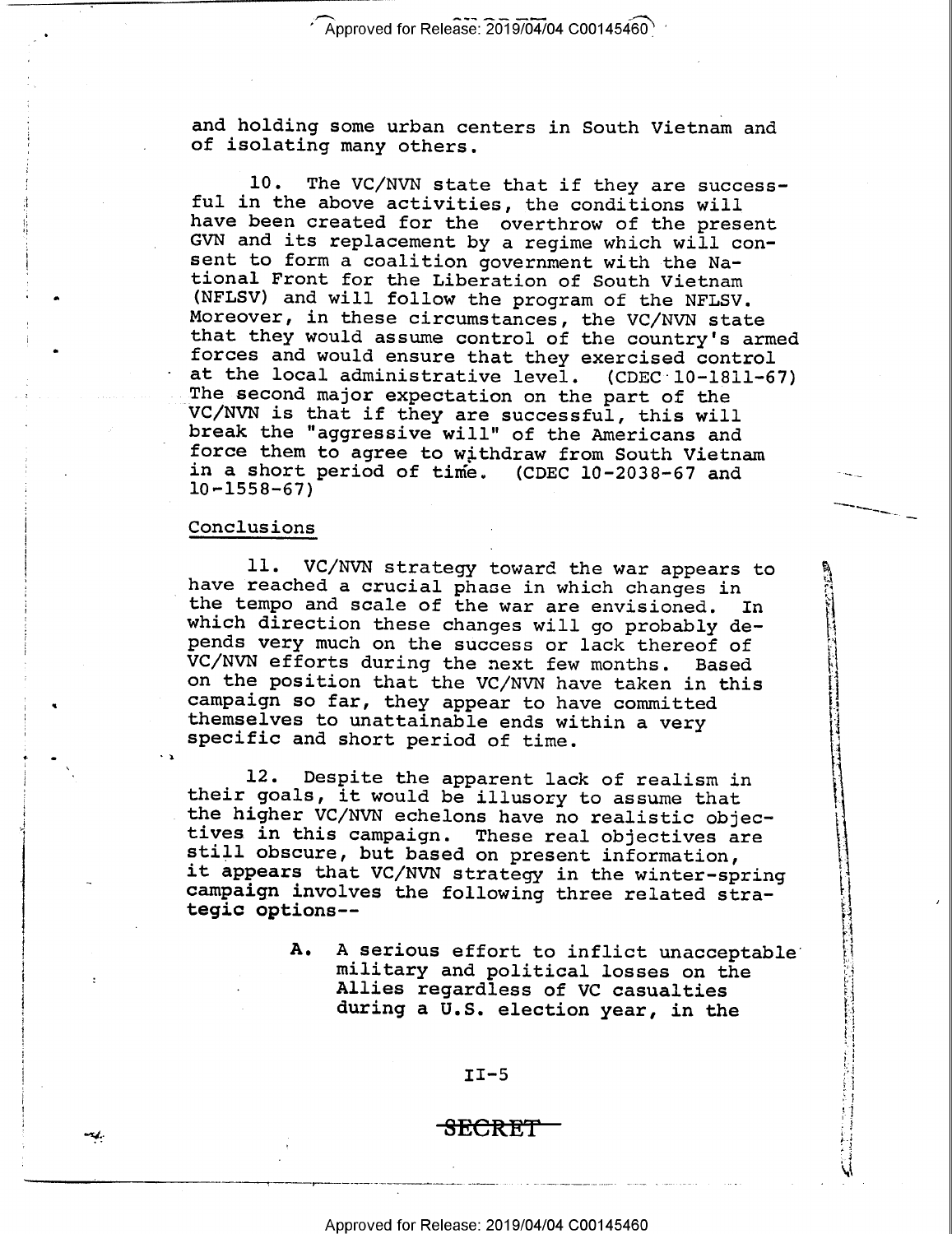$^{\circ}$  Approved for Release: 2019/04/04 C00145460  $^{\circ}$ ) $^{\circ}$ 

hopes that the U.S. will be forced to<br>yield to resulting domestic and interna-<br>tional political pressure and withdraw<br>from South Vietnam. This would probably<br>involve the commitment of at least some<br>elements of the NVA's re

P 1 'I~ -. .1

> %' रे|

¢ ,  $\sim$   $\,$ 

> '1 5

.-

.  $\cdot$  . '4  $"$   $\epsilon$ 

.;';.

كسط كالحادث بتعيلات بالمنبي والمناد المناد السابق

,':'~:,1V,(\_§,;;~,.\_»,r~\\_;;~a3fG€'.

 $\blacksquare$ 

- B. Negotiations after a major military and political effort to place themselves in as advantageous a position as possible.
- C. Reversion to a relatively low-intensity stage of warfare-after having inflicted maximum casualties on the Allies and pre-empting any major allied offensive campaign.

These options are not necessarily mutually exclusive, but the degree of success attained by the VC/NVN in the winter-spring campaign will probably determine which strategy will be emphasized.

13. In this context, the winter-spring cam-<br>paign appears to be an attempt to utilize to the<br>maximum possible extent current VC/NVN resources in<br>North and South Vietnam in an attempt to place max-<br>imum pressure on the Alli

14. If the VC/NVN view the situation in this light, it is probably to their advantage to use their

II—6

<del>SEC</del>RET

7-\_-. -~------4 \_.-— -\_-\_-7—----\_-\_\_~ -- -»--\_---\_--\_.-Y--. ~-> ...-..-------~-- ~~'—----?\_\_'-~—--—.--—»~—---—- » --— ~- <sup>~</sup>

iI

"Kl.-

u III dina masuka kacamatan ing kacamatan ing kacamatan ing kacamatan ing kacamatan ing kacamatan ing kacamatan ing kacamatan ing kacamatan ing kacamatan ing kacamatan ing kacamatan ing kacamatan ing kacamatan ing kacamata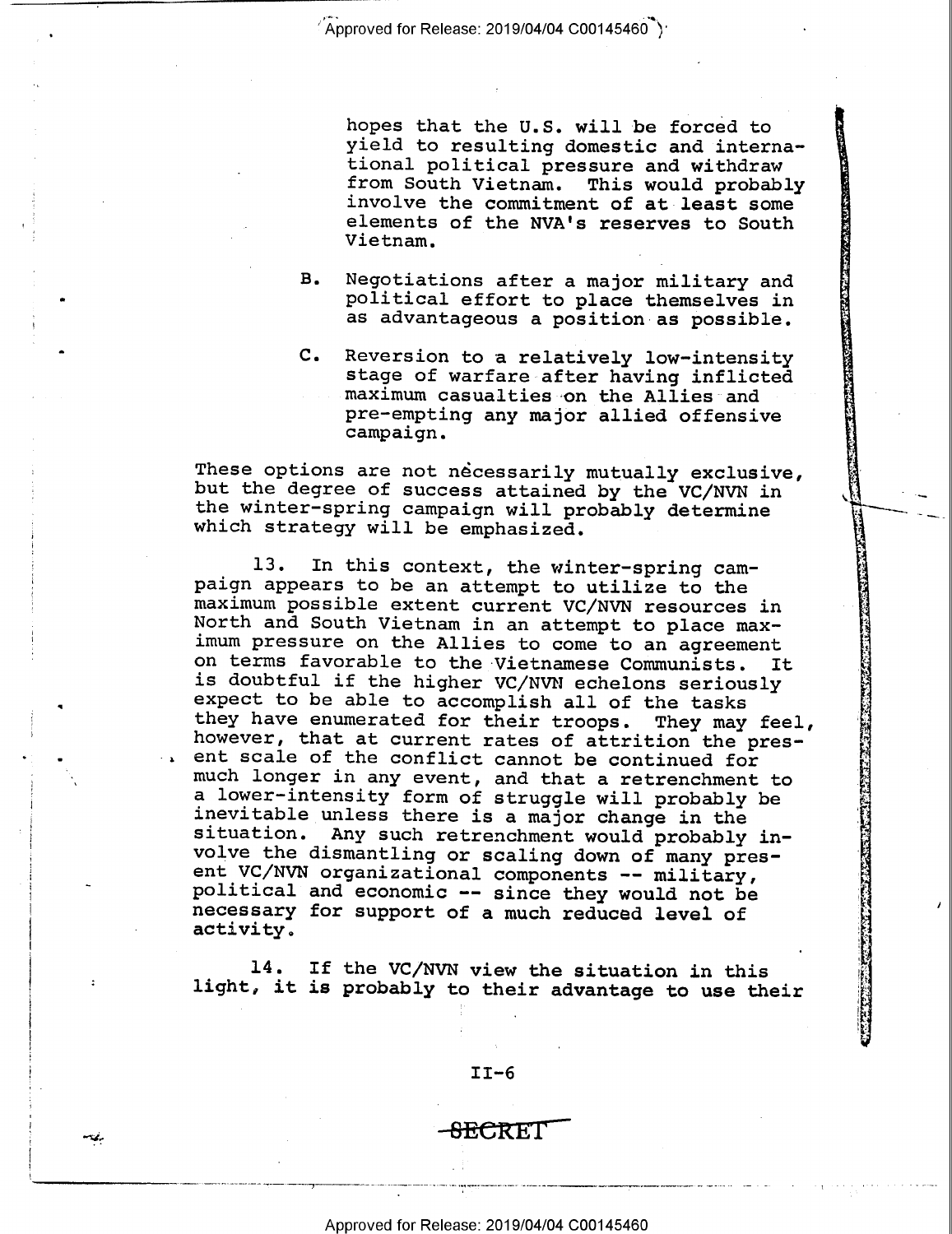present apparatus to the fullest extent in hopes of<br>fundamentally reversing current trends before attri-<br>tion renders such an attempt impossible. This could<br>explain the risk they are taking in promising their<br>followers and units and the GVN infrastructure, pre-empted any major offensive plans the Allies may have had for<br>the current dry-season, and placed themselves in major offensive plans the Allies may have had for a better position to continue a long-range struggle<br>with a reduced force. The cost to themselves would<br>be substantial, but one they would ultimately have<br>to pay anyway. 'A M  $-$ 4 M, ,, '  $\mathbf{r}$ 

 $\cdot$  .

 $\cdot$ 

 $\cdots$ 

"€"¢F.II';

able to estimate what this might entail, but both external and internal factors would be involved. 15. If this speculation is correct, then op-<br>portunities for negotiations would be most likely if<br>the winter-spring campaign enjoyed unexpected suc-<br>cesses and would be designed largely to facilitate<br>acceptance by the Alli "\*4, 65-=5,  $\cdots$ We do believe, however, that it is unlikely that<br>the VC/NVN would opt to negotiate unless they could do so with some aura of success, or at least<br>the semblance thereof, to place before the world and their followers. They have already paid too<br>high a price to negotiate a defeat. We believe<br>that they would prefer instead to let things drag on and on at reduced levels, rather than to nego-<br>tiate under such adverse conditions.  $\cdots$ 

16. In sum, the one conclusion that can be drawn from all of this is that the war is probably

#### II-7

<del>SEGRET</del>

Approved for Release: 2019/04/04 C00145460

, 7 \_ \_\_ \_\_\_-.\_.\_ \_\_ » -- \_- \_ \_ --~----<-~—-—i-~— ~~~-~-——— —' --— - ' T"

'

i

35'

 $\bullet$ 

'E O

4

 $\;$ 

 $\ddot{\phantom{0}}$ 

T .

i